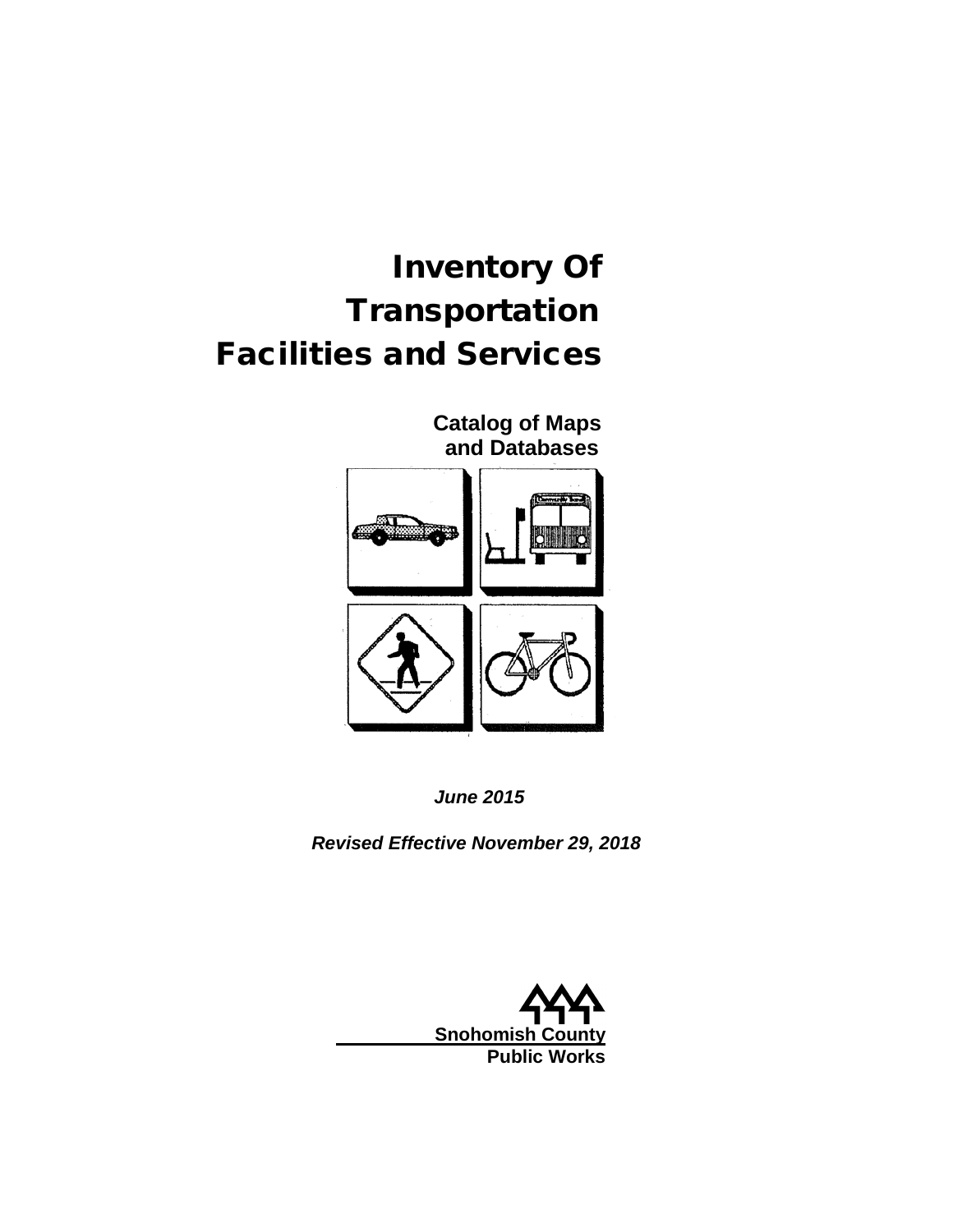# **TABLE OF CONTENTS**

| 1.2 Growth Management Act Requirements 1 |
|------------------------------------------|
|                                          |

#### **2. TRANSPORTATION FACILITITES AND SERVICES**......................2

| 2.3 Southwest Area Pedestrian Facilities System 2  |
|----------------------------------------------------|
|                                                    |
| 2.5 Other Public and Private Passenger and Freight |
| Transportation Facilities and Services 4           |
|                                                    |
|                                                    |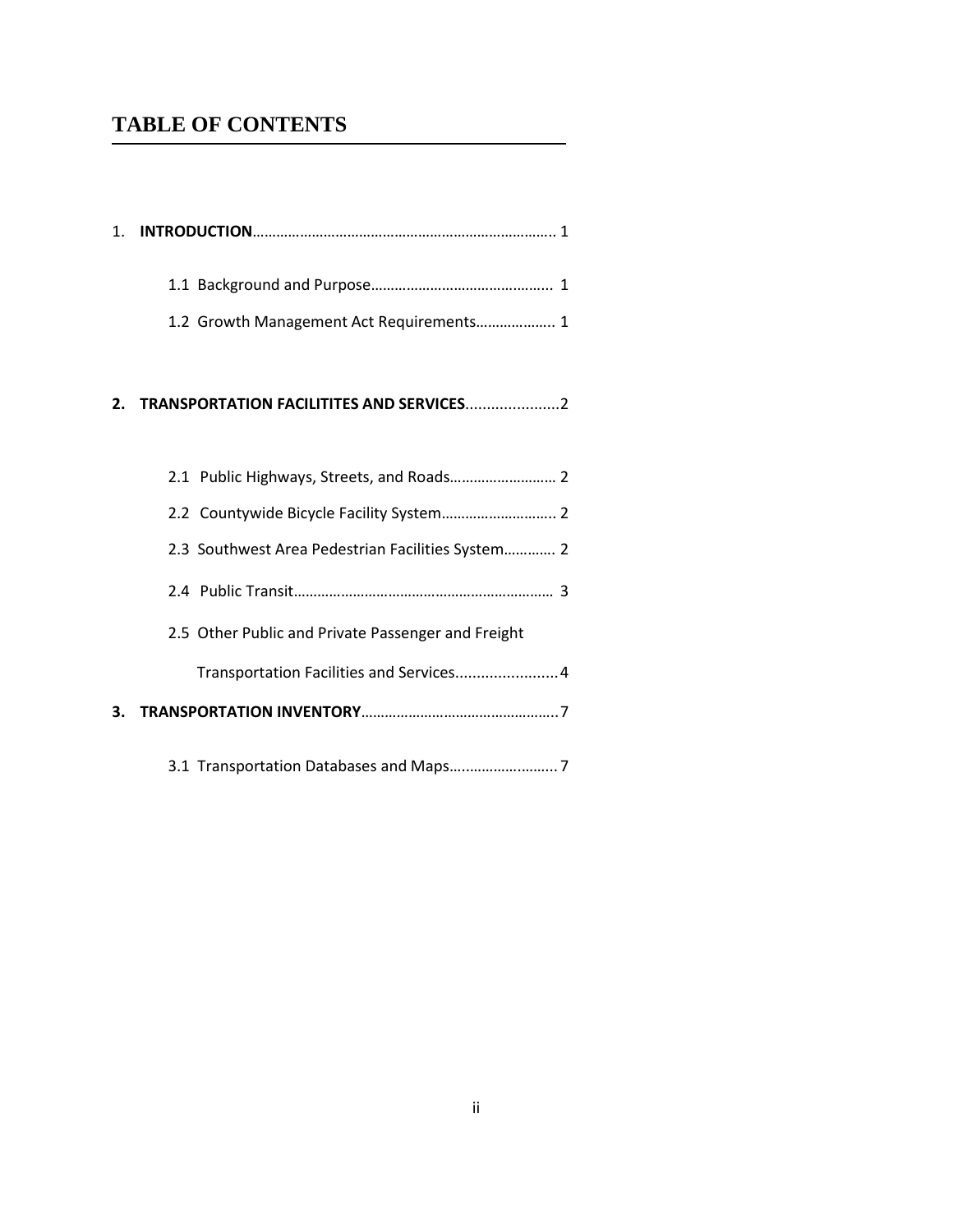## **1. INTRODUCTION**

#### **1.1 Background and Purpose**

The purpose of this catalog is to provide an easy to understand reference to information available on transportation facilities and services in Snohomish County. This information helps provide a sound basis for transportation planning and decision-making.

#### **1.2 Growth Management Act Requirements**

In 1990, the State Legislature passed the Growth Management Act (GMA), which requires each city and the county to perform:

*An inventory of air, water and ground transportation facilities and services, including transit alignments and general aviation airport facilities, to define existing capital facilities and travel levels as a basis for future planning. This inventory must include state-owned transportation facilities within the city or county's jurisdiction boundaries. (RCW 36.70A.070(6)(a)(iii)(A))*

The Snohomish County Department of Public Works, in compliance with the GMA, maintains a set of maps and related databases that provide an inventory of transportation facilities and services. The inventory is part of the County's *GMA Comprehensive Plan: Transportation Element*. This information is available to the public by calling Snohomish County Public Works at 425-388-3488.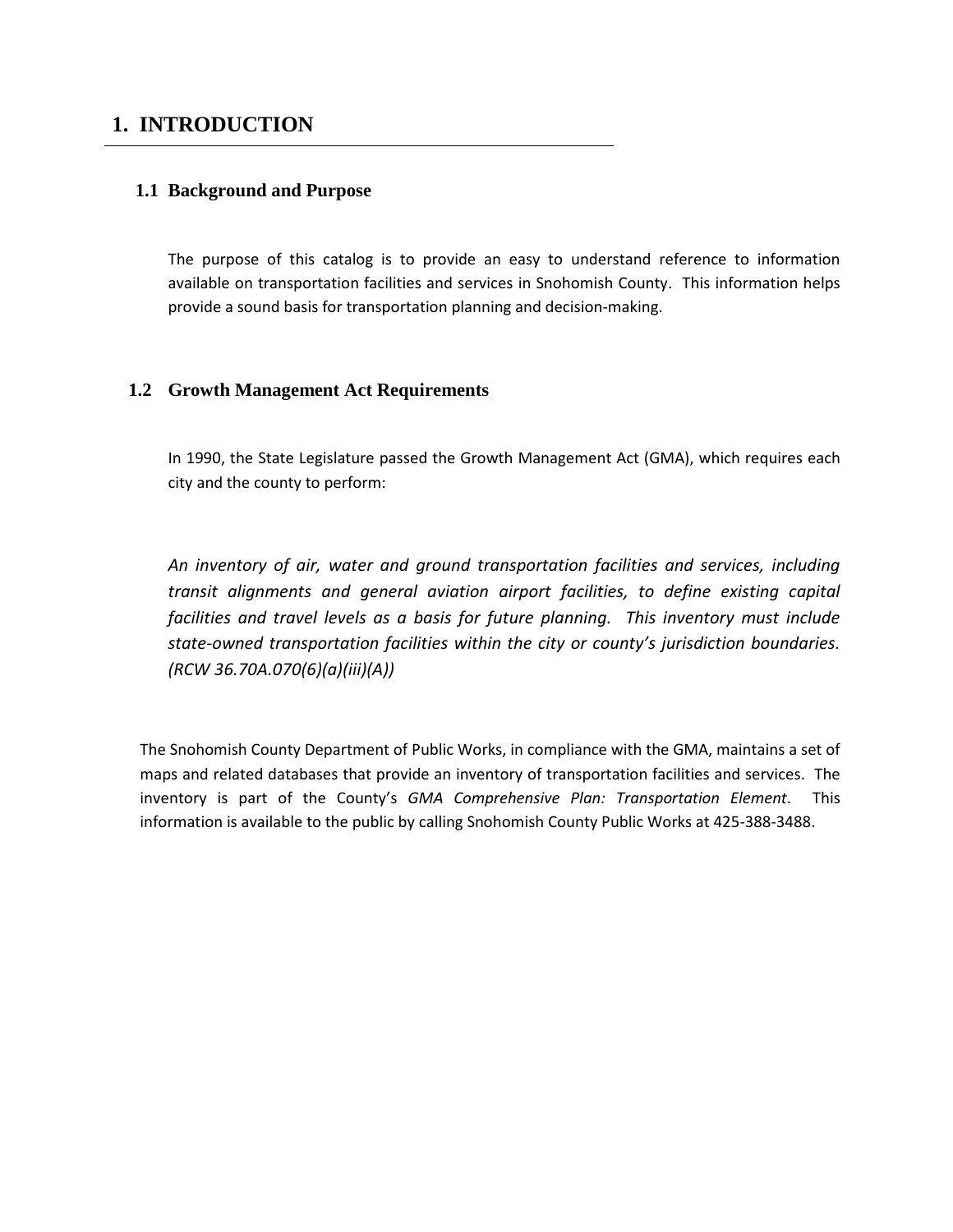### **2. TRANSPORTATION FACILITIES AND SERVICES**

#### **2.1 Public Highways, Streets and Roads**

Snohomish County, along with 20 municipalities, the Washington State Department of Transportation (WSDOT), and the Tulalip Tribe provide the public roadway system in Snohomish County. Major responsibilities include the planning, design, construction, and maintenance of these transportation facilities.

To have a better understanding of the highway, street and road system, Snohomish County maintains a functional classification system. The system is shown on the Arterial Circulation Map. Arterials are classified as an interstate**,** freeway/expressway, principal arterial, minor arterial, major collector, or minor collector. High Occupancy Vehicle Lanes (HOV) are also designated on state highways and a county arterial, Airport Road/128<sup>th</sup> St SW.

Other important information specific to Snohomish County roads such as traffic volumes, traffic control, bridges, road geometry, and striping are maintained in separate databases such as Mobility.

#### **2.2 Countywide Bicycle Facility System**

Integrated within the Snohomish County public highway, street, and road system are nonmotorized facilities including separated paths. The Countywide Bicycle Facility System includes trails, such as the Centennial and Interurban trails; designated on-street bike lanes on some State highways; select County and city roads; routes on widened County road shoulders; and streets and roads with shared roadway use that do not include special markings or signs.

#### **2.3 Southwest Area Pedestrian Facility System**

Pedestrian facilities are another form of non-motorized transportation that run adjacent to roadways within the county. The Southwest Area Pedestrian Facility System includes facilities on state, county, city, and tribal roads. The facilities include sidewalks; shoulders; and both regional and local trails.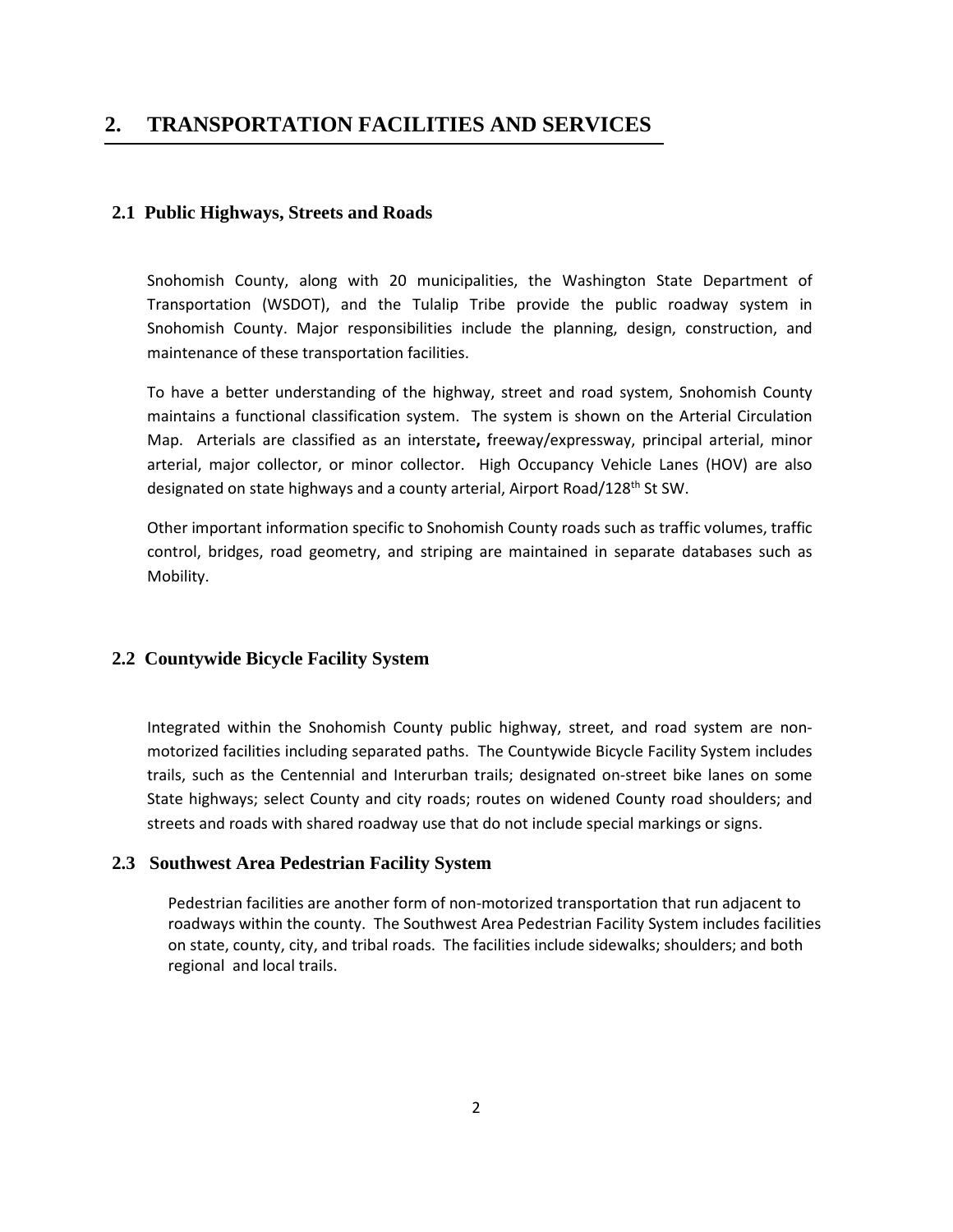#### **2.4 Public Transit**

Public transit is an important part of the transportation system within Snohomish County. Six transit systems currently operate within the County working cooperatively to provide for the transportation needs of our residents and commuters.

#### **Community Transit**

The Snohomish County Public Transportation Benefit Area (PTBA) Corporation is a special purpose municipal corporation approved by voters in 1976 that operates Community Transit (CT). The PTBA consists of most of the urban portion of Snohomish County, excluding the City of Everett.

Community Transit operates **forty-five** routes: **twenty-three** as local routes (including 1 Bus Rapid Transit route) and **twenty-two** commuter express routes. CT served over **9.1 million** passenger rides with **281** coaches and had a total of **more than 1,500 bus stop locations in 2013**. The Express routes provide service to Boeing's Everett facility, downtown Seattle, the Eastside (Redmond, Bellevue), and the University of Washington.

Community Transit provides ride-matching service to people interested in carpooling and provides vans to employers for commuter vanpooling. CT operates three transfer stations and **twenty park-and-ride lots** with more than 7,355 parking stalls within the County.

#### **Everett Transit**

The City of Everett took over operation of a private transit company in 1969 and created Everett Transit. Everett Transit provides fixed route service throughout the city and demand-response service to elderly and disabled riders within its PTBA. In 2013, Everett Transit served over **2 million** boardings at **617 bus stops** with **49 buses** and **21 routes** in the City of Everett and its immediate surroundings. The Everett Multimodal Station near downtown Everett provides a large transit center with a park-and-ride lot. As a true multimodal center, the station connects Everett Transit, Community Transit, Sound Transit, and Skagit Transit passengers with Amtrak, Greyhound, and Northwest Trailways riders.

#### **King County Metro**

Metro has been operating transit service in King County since 1973 and is now part of King County government. King County Metro operates primarily in King County, but runs one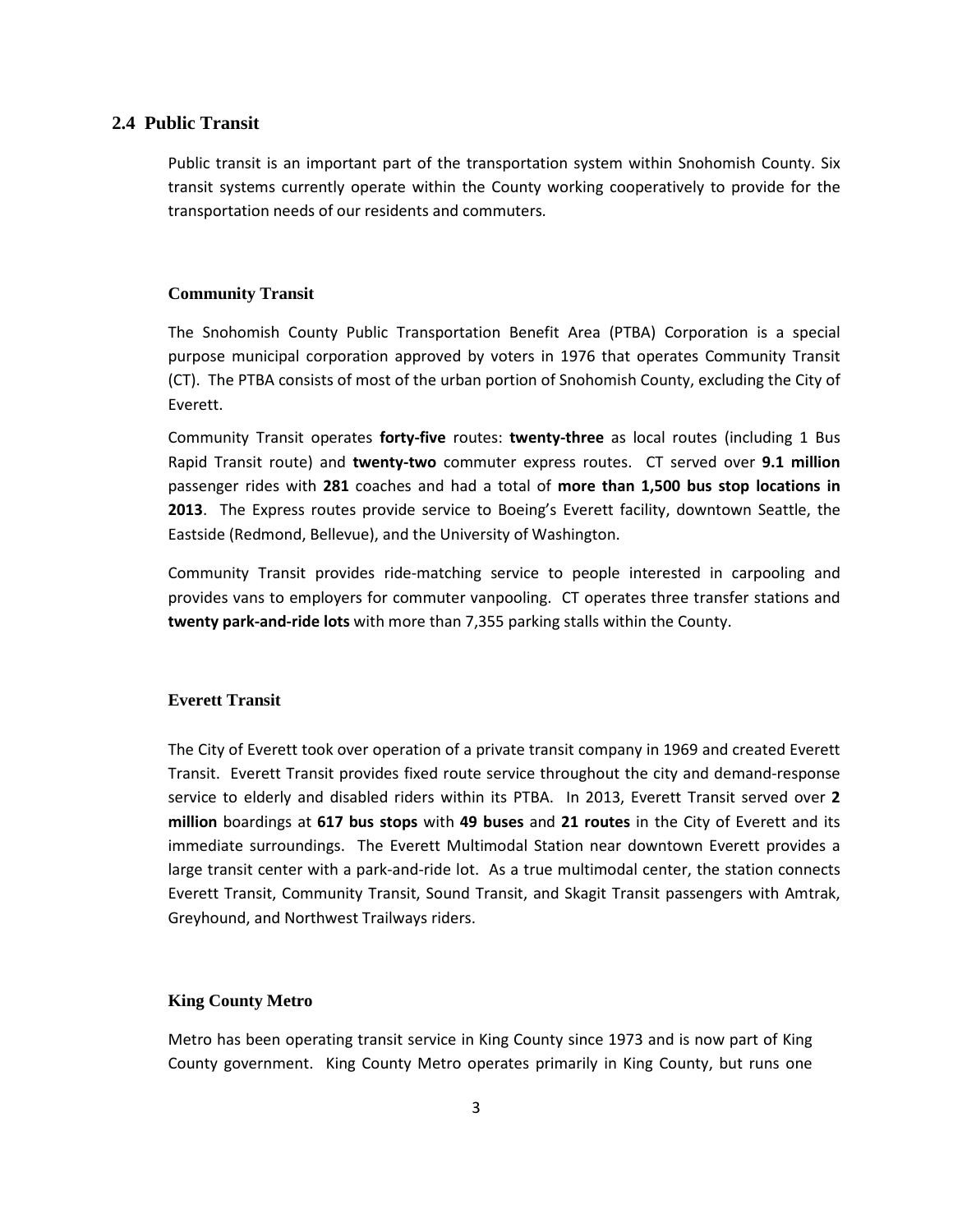custom/express routes to Boeing's Everett facility. Metro also provides two fixed routes that travel into and serve southwest Snohomish County. A large fleet of vanpools provide transportation for a number of King County residents commuting to Snohomish County employers.

#### **Sound Transit**

In 1996, voters of the "Greater" Seattle area approved funding of a 10-year regional transportation plan now known as Sound Transit's *Sound Move*. Sound Transit's PTBA extends south from Everett to Tacoma, including portions of Snohomish, King, and Pierce counties. In 2008, voters approved the Sound Transit 2 ballot measure, which adds regional express bus service and will extend light rail service into Snohomish County by 2023. Sound Transit's goal is to respond to a growing demand for public transit within the region.

Sound Transit provides inter-county bus service to Snohomish County. Six express bus routes provide service between King and Snohomish counties. Community Transit operates Sound Transit's routes in Snohomish County under contract. Routes 510/512, 513, and 535 coming into Everett utilize the Everett Multimodal Station in downtown Everett. Sounder Commuter Rail service runs between Seattle, Edmonds Station, Mukilteo Station, and the Everett Multimodal Station.

#### **Island Transit and Skagit Transit**

Skagit Transit runs an express bus route from Mount Vernon to Everett. Island Transit runs two bus routes from Camano Island to Stanwood and one to Stanwood and Mount Vernon. Both agencies offer vanpool options for their resident commuters traveling to Snohomish County employers.

#### **2.5 Other Public and Private Passenger and Freight Transportation Facilities and Services**

Other public agencies and private transportation providers own and operate facilities and services within Snohomish County.

#### **Intercity Bus**

Greyhound and Northwest Trailways bus lines provide interstate bus transportation connecting Snohomish County with Bellingham northward, Spokane eastward, and Portland southward. The Greyhound terminal is located in the Everett Multimodal Station.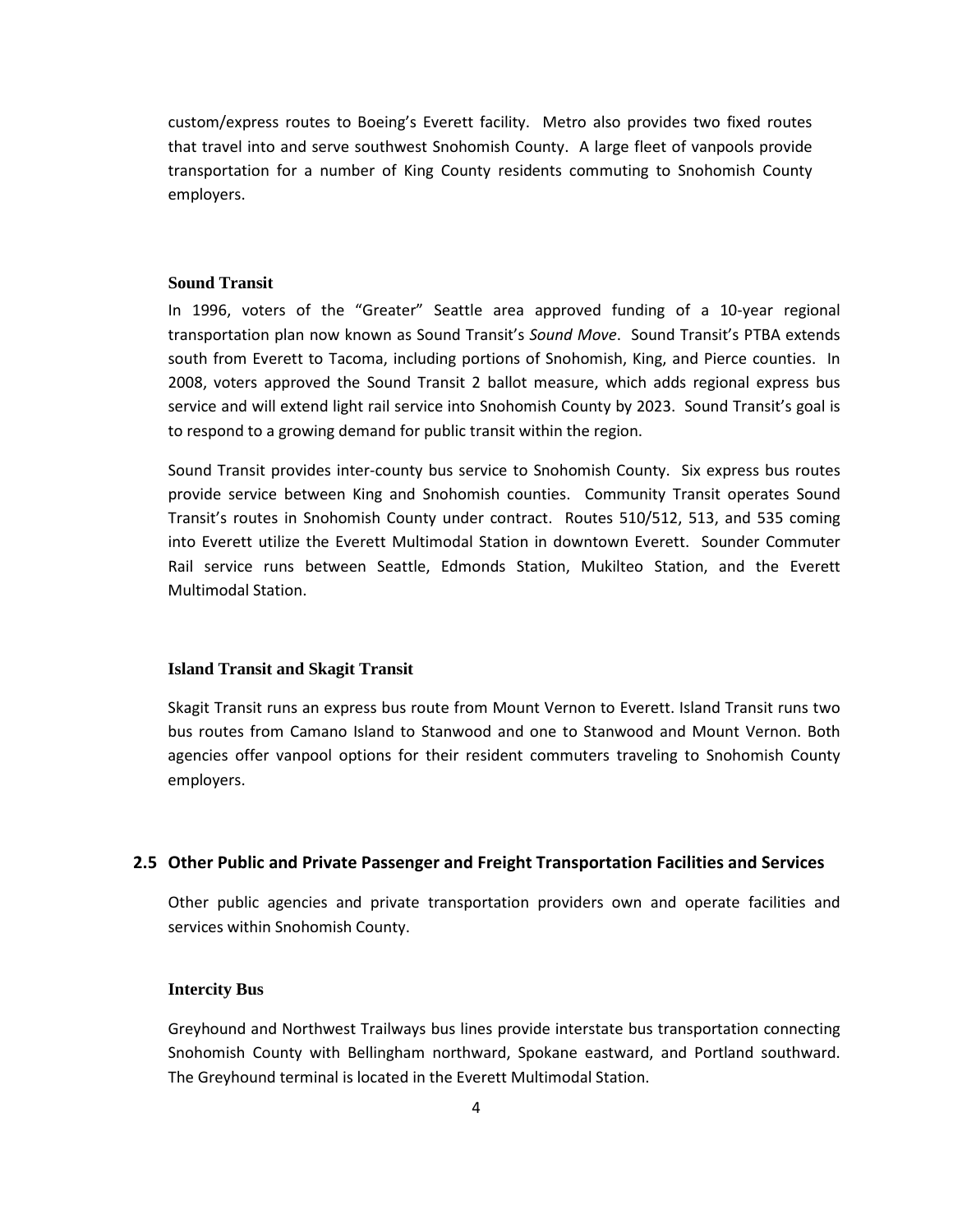#### **Passenger Rail**

Amtrak currently provides passenger rail service from Seattle through Snohomish County with stops at Edmonds, Everett Multimodal Station, and Stanwood. The service provides north-south connections to Vancouver, British Columbia and Portland, Oregon southward. It also runs service easterly to Spokane and beyond.

#### **Freight Rail**

The Burlington Northern Santa Fe (BNSF) Railroad provides rail freight service. Its major terminal facility within Snohomish County is located near downtown Everett on the waterfront.

Snohomish County's eastside rail corridor currently provides freight service with additional potential future uses as a regional non-motorized multi-use trail, excursion train, and commuter rail line.

#### **Ferry System**

Two Washington State Ferry (WSF) routes serve Snohomish County providing cross Puget Sound travel. The Edmonds-Kingston route operates between the cities of Edmonds and Kingston. The Edmonds Ferry Terminal has 220 spaces in parking lots nearby and provides a separated overhead walk-on passenger ramp for boarding. J**umbo and jumbo Mark II class ferries with 188-205 vehicle and 2000-2500 passenger carrying capacities** currently serve the route with 30-minute headways. In 2013, 2,036,982 vehicles and 1,817,926 passengers were served on the route.

The Mukilteo-Clinton ferry route operates between two WSF terminals located in the cities of Mukilteo and Clinton. The Mukilteo Terminal has **limited parking. Issaquah and Olympic class ferries with 124-144 vehicle and 1,200-1500 passenger carrying capacities** currently serve the route with 20 minute headways. In 2013, approximately 2,119,716 vehicles and **1,787,254 passengers** were served on the route.

#### **Airports**

Several public and private airports are located in Snohomish County. Paine Field airport is located southwest of Everett and is owned and operated by Snohomish County. The airport has three runways used for general aviation and for aircraft-related manufacturing. The City of Arlington owns and operates the Arlington Airport which has two runways with an adjoining industrial park. A municipal airport in Darrington provides for general aviation use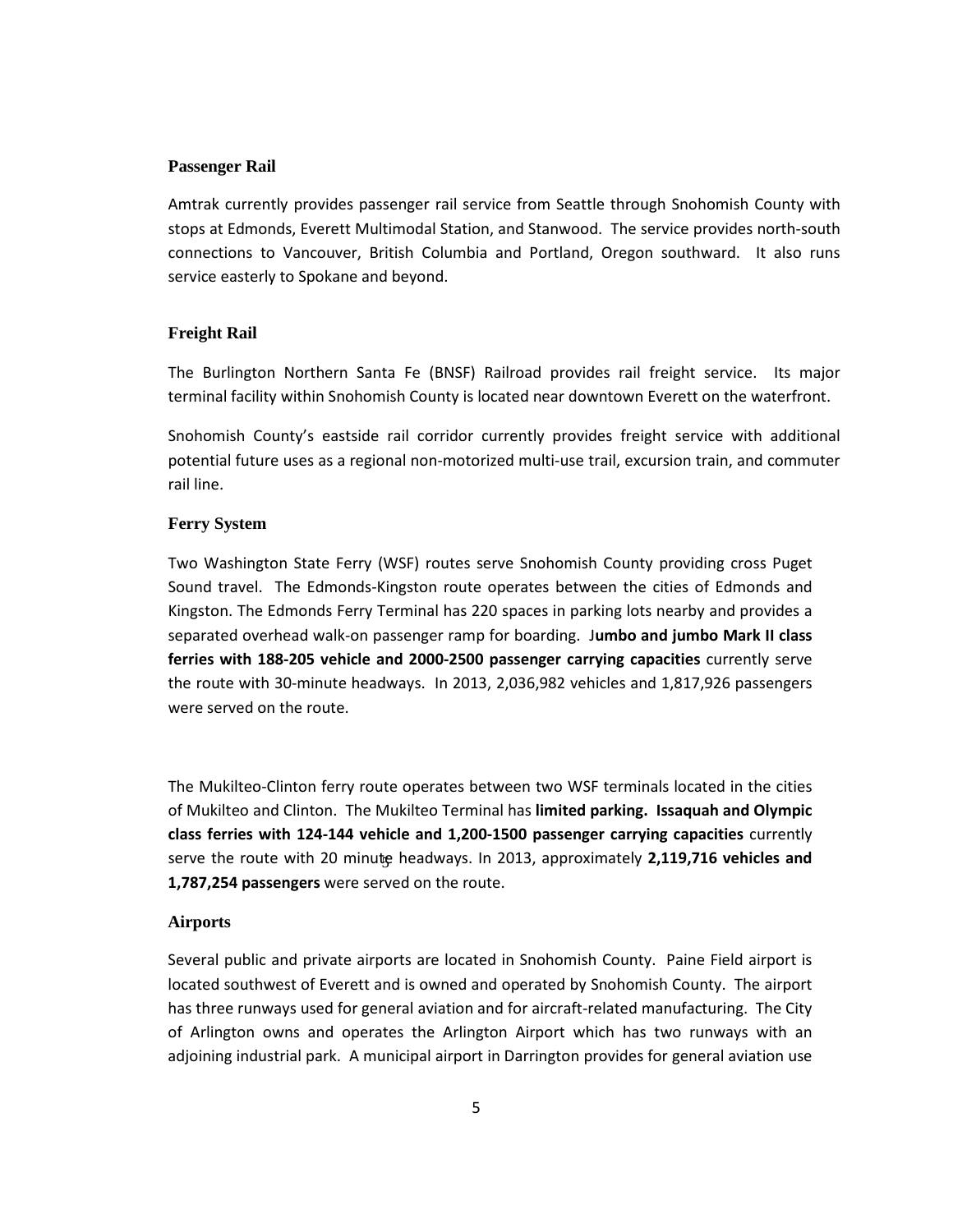with one runway. Other smaller privately owned airports exist in Granite Falls, Marysville, Monroe, Snohomish, and Sultan.

#### **Marine Port Facilities**

The Port of Everett operates **8 berths on 100 acres handling over 359,000 tons of cargo in 2013**; mainly wood and container exports, cement and general cargo imports. BNSF Railroad serves the facility. The Port of Everett also owns the largest marina on the West Coast with **a 2,300 capacity boat-slip marina**. The Port of Edmonds owns and operates a **662 boat-slip marina** providing for both recreational and commercial users.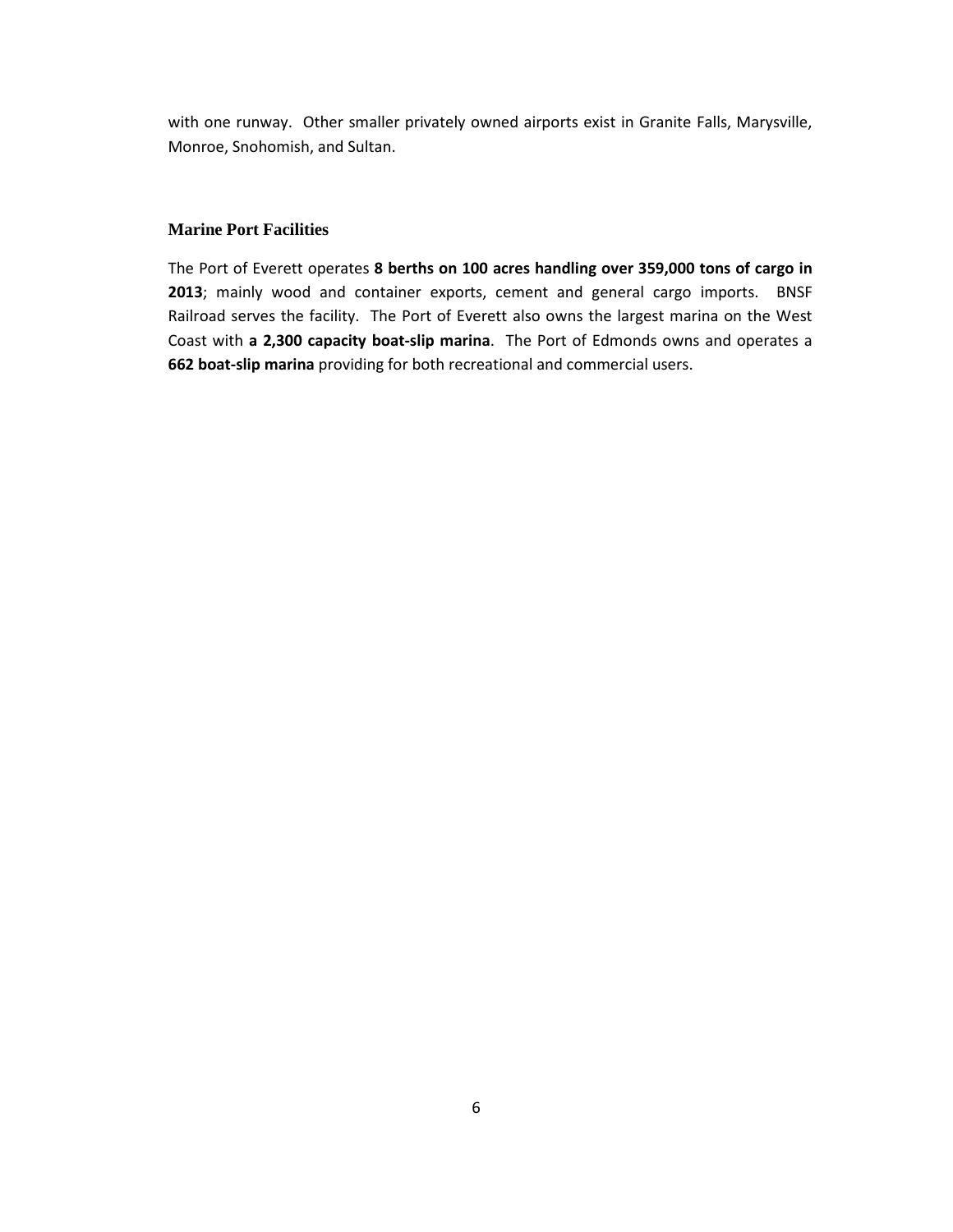# **3. TRANSPORTATION INVENTORY**

#### *3.1 Transportation Databases and Maps*

Snohomish County's Inventory of Transportation Facilities and Services is maintained in both text and digital map form. Written information is maintained in database software, while digital maps of the inventory are produced through the County's Geographic Information System (GIS). Together, this system of database tables and digital maps provide an inventory of both public and private transportation facilities and services within Snohomish County.

#### **Database Structure and Components**

The Snohomish County Transportation Inventory of Facilities and Services database contains tables of existing inventory data. A list of the tables and a general description of each is shown below.

In addition, the Snohomish County Public Works Department maintains the Arterial Unit Database providing information on each arterial under Snohomish County jurisdiction. The database summarizes existing traffic count data, travel time study results, and roadway geometry for each county arterial unit, which are delineated on a separate digital Arterial Units map. The information is used to monitor and assess existing traffic conditions annually and as an aid during the land use development review process. Snohomish County Public Works also maintains its road inventory in Mobility. Mobility enables the Department to maintain data on road characteristics. The county also has databases for traffic volumes and accidents/collisions.

| <b>Table Name</b>                                                              | <b>Inventory Description</b>                                                                                                                             |
|--------------------------------------------------------------------------------|----------------------------------------------------------------------------------------------------------------------------------------------------------|
| <b>County Road System Tables</b><br>(maintained by Traffic Operations Section) | Traffic counts, accident data, intersection<br>information, facility roadway geometry, sign<br>inventory, road striping, and other pavement<br>markings. |
| Airports/Airfields                                                             | Existing airports and airfields                                                                                                                          |
| <b>Bridges</b>                                                                 | Existing county-maintained bridges                                                                                                                       |
| <b>Transit Routes System Tables</b>                                            | Community Transit (CT),<br>Sound<br>Existing<br>Transit, Everett Transit, and King County Metro<br>transit fixed routes.                                 |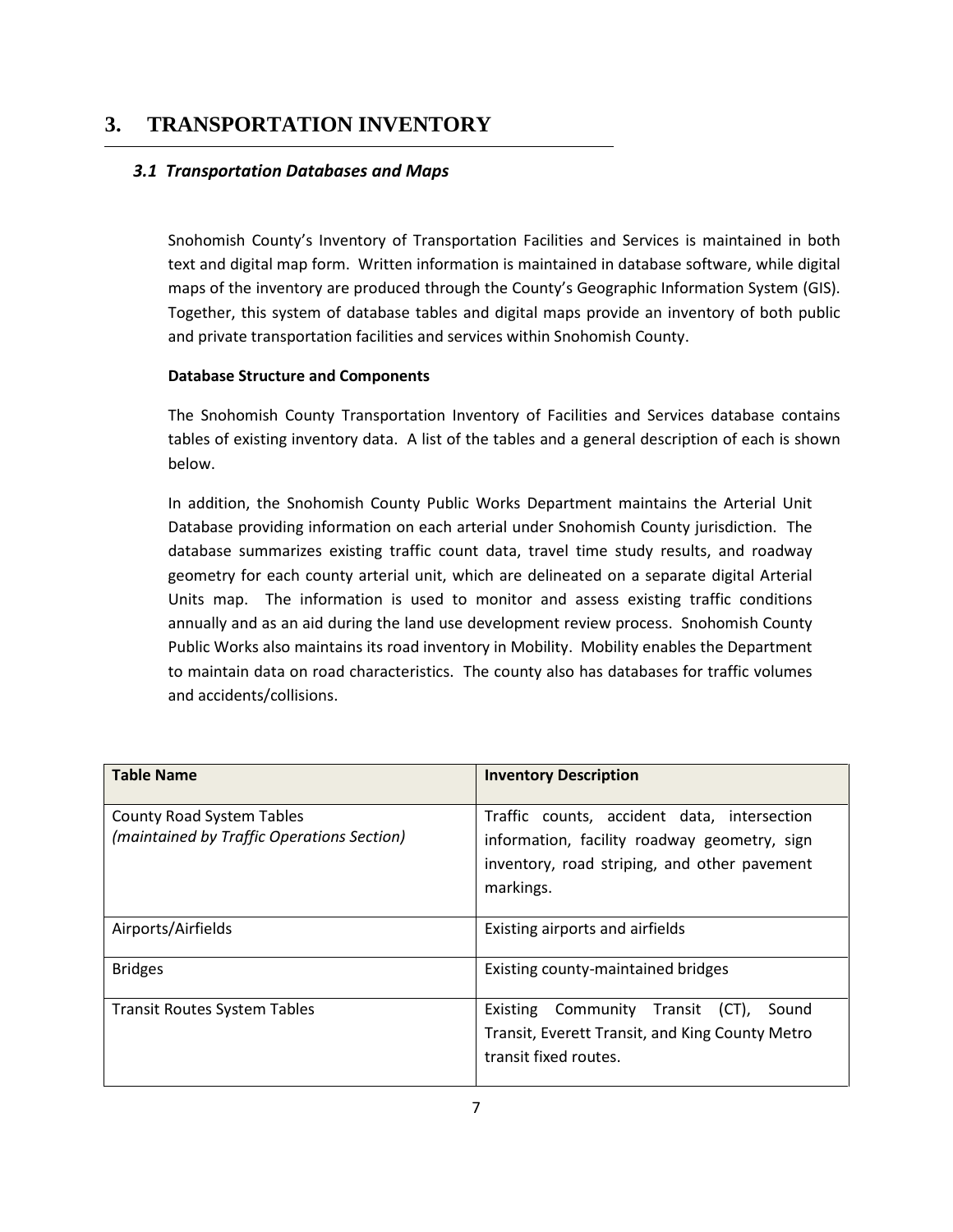| <b>Table Name</b>                | <b>Inventory Description</b>                                                              |
|----------------------------------|-------------------------------------------------------------------------------------------|
| <b>Ferries</b>                   | State Ferry terminals and routes                                                          |
| Grade-separated Interchanges     | <b>WSDOT</b><br>Existing<br>proposed<br>grade-<br>and<br>separated interchanges           |
| Park & Ride Lots                 | Major park and ride lots                                                                  |
| Ports                            | Major port facilities                                                                     |
| <b>Rail Terminals</b>            | <b>Rail terminal locations</b>                                                            |
| <b>Railroad Crossings</b>        | Railroad crossing locations                                                               |
| <b>Traffic Signal Tables</b>     | Signals maintained by Snohomish County as<br>well as other city and WSDOT traffic signals |
| <b>Transit Transfer Stations</b> | Major transit transfer centers                                                            |

Other transportation system components, such as high-occupancy vehicle (HOV) lanes, bikeways and urban trails, pedestrian facilities, and interstate bus facilities are better illustrated in digital map form. As a result, they are not included in the database inventory.

#### **Available Maps**

Digital maps depicting various components of the County's Inventory of Transportation Facilities and Services are referenced below. These digital maps include other useful information including: city limits, designated urban growth areas, water features, and major roadways. These digital maps cover the entire western portion of Snohomish County. Two of the digital maps, Arterial Circulation and Countywide Bicycle Facility System, are printed in paper format in the Transportation Element.

#### **Sources of Data**

Information contained in the Inventory of Transportation Facilities and Services originates from a variety of sources. Freeways, streets, roads, bikeways, and related facilities inventories were primarily derived from the Snohomish County Public Works Department, individual cities and towns, the Tulalip Tribe, and the Washington State Department of Transportation.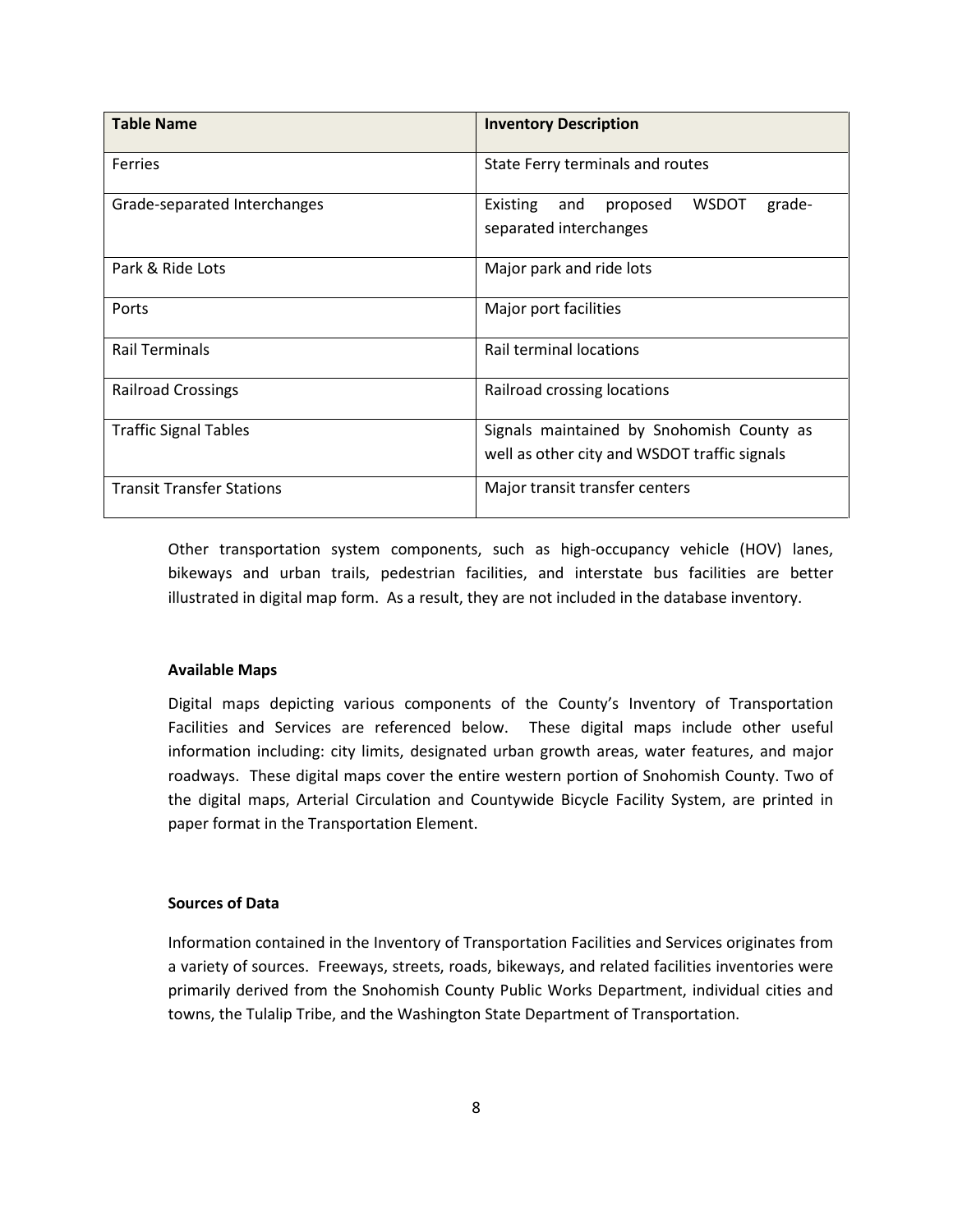Transit information, including routes, park-and-ride lots, and transit transfer centers was obtained from WSDOT and transit agencies operating in Snohomish County. State Ferries information was provided by WSF.

Information on other public and private passenger and freight transportation facilities and services such as ports, railroads, and interstate bus service, was obtained from the respective agency or company.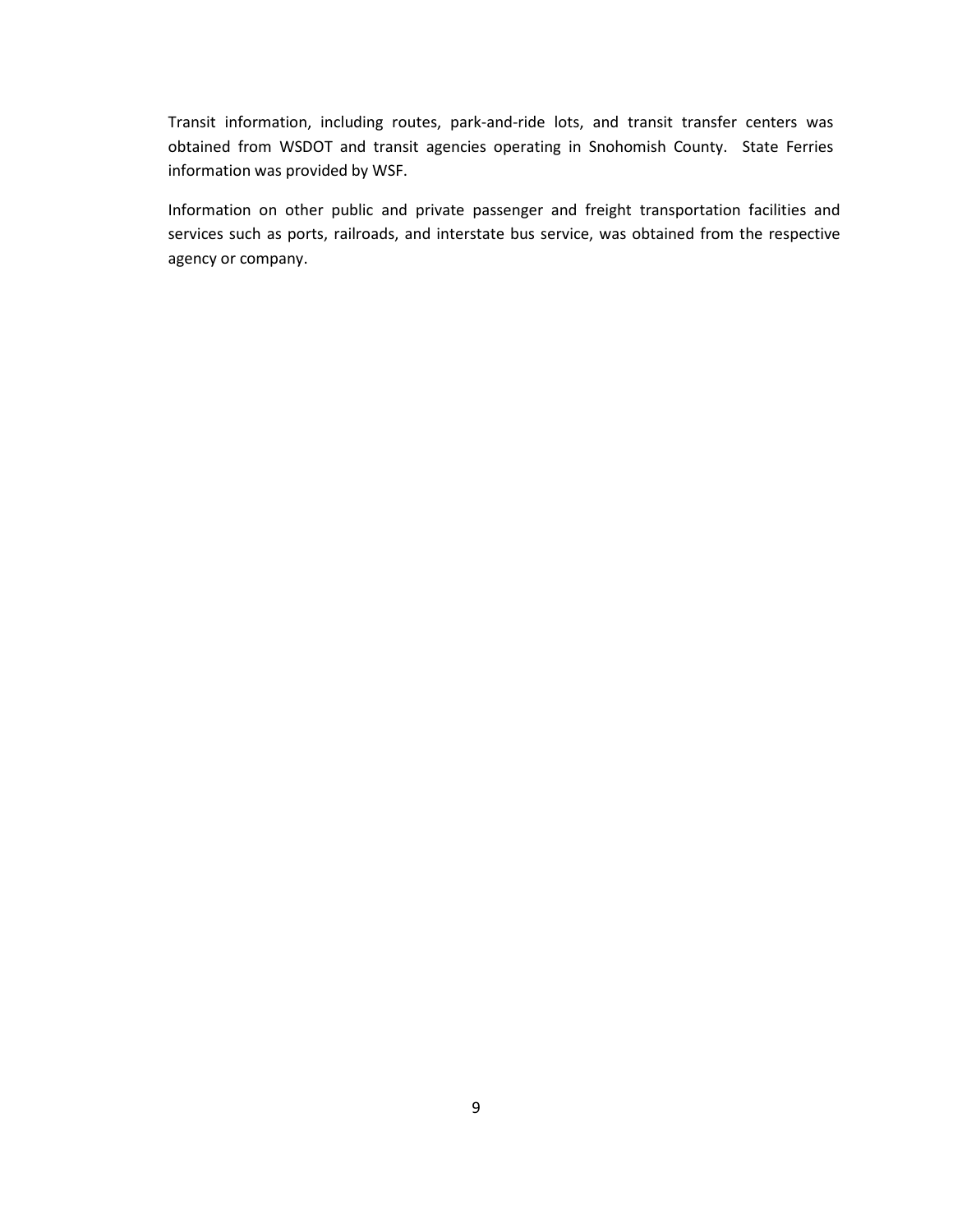| <b>Map Name</b>                                          | <b>Inventory Description</b>                                              |
|----------------------------------------------------------|---------------------------------------------------------------------------|
| <b>Arterial Circulation</b>                              | Arterial functional classification and<br>recommended new arterials       |
| <b>Bridges and Grade-Separated</b>                       | County maintained bridges and                                             |
| Interchanges                                             | WSDOT grade-separated interchanges                                        |
| Signals and Number of Lanes                              | Countywide traffic signals and number of<br>lanes on major arterials      |
| Bikeways, Urban Trails, and<br><b>Railroad Crossings</b> | Existing bikeways, urban trails, railroad<br>crossings, and railway lines |
| Countywide Bicycle Facility<br>System                    | Existing and proposed bikeways/trails                                     |
| Southwest Area Pedestrian<br><b>Facility System</b>      | Existing pedestrian facilities                                            |
| <b>Transit Facilities and High</b>                       | Community Transit (CT) routes, transfer                                   |
| <b>Occupancy Vehicle Lanes</b>                           | stations, maintenance facility, transit                                   |
|                                                          | centers, major park & ride facilities, and                                |
|                                                          | High Occupancy Vehicle (HOV) lanes                                        |
| <b>Intermodal Facilities</b>                             | Airports and airfields, railways, WSDOT ferry                             |
|                                                          | terminals and routes, interstate bus                                      |
|                                                          | terminals and routes, and port locations                                  |
| State Highway Units and                                  | WSDOT freeways and highways,                                              |
| Inventory                                                | interchanges, park & ride lots, and WSF                                   |
|                                                          | routes and terminals                                                      |